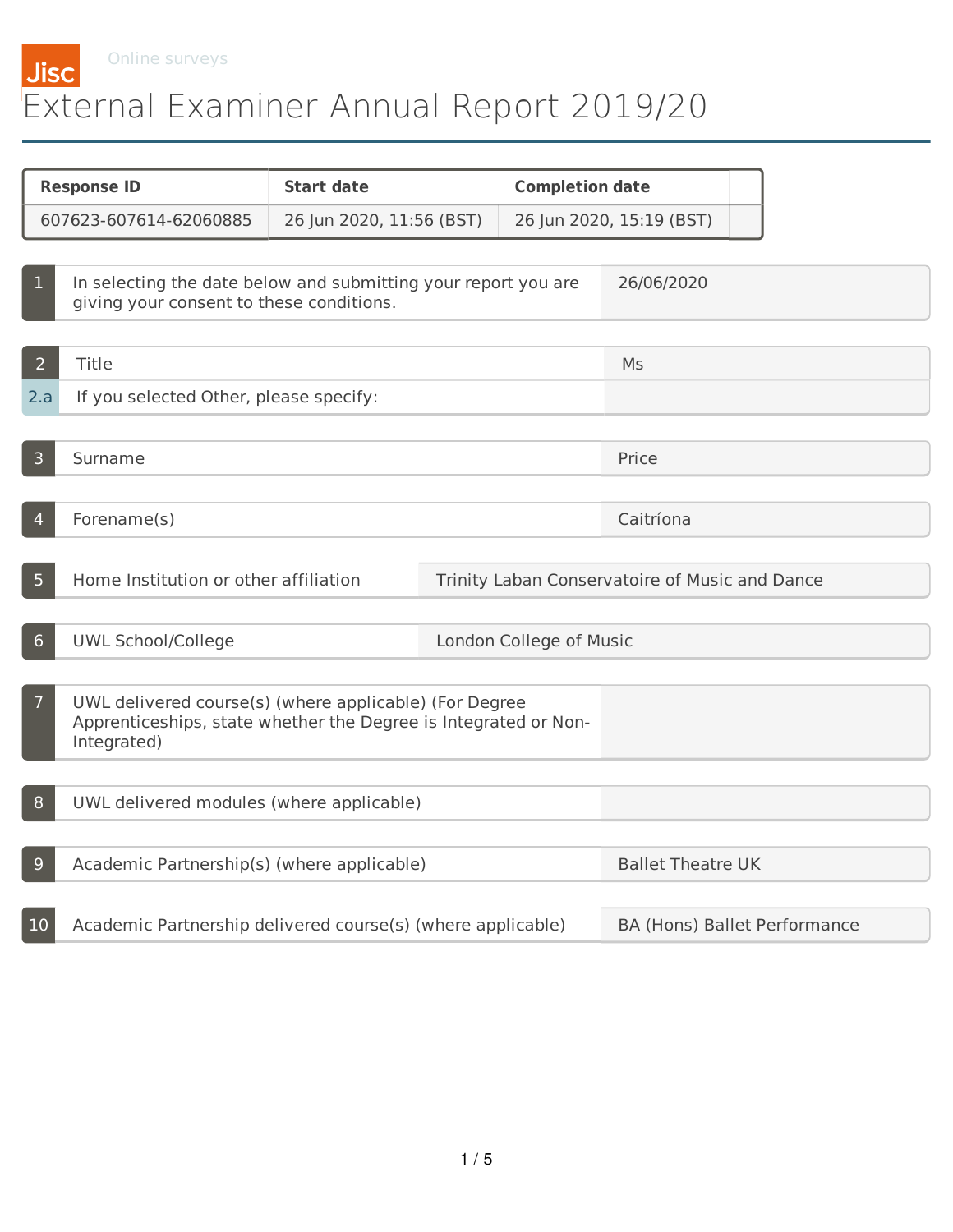| 11 | Academic Partnership delivered<br>module(s) (where applicable) | Level 4<br>Technical Jazz Dance 1<br>Personal Conditioning for Dance<br>Contemporary Dance Techniques 1<br><b>Classical Ballet Techniques 1</b><br>Choreography for Solo Performance<br><b>Ballet Performance Studies</b><br>Level 5<br><b>Ballet Performance Studies</b><br>Contemporary Dance Techniques 2<br>Choreography for Group Performances<br><b>Technical Jazz Dance 2</b><br><b>Classical Ballet Techniques 2</b><br><b>Advanced Conditioning for Dance</b><br>Level 6<br>Skills in Neo-Classical Performance<br>Employment Skills for the Working Dancer<br><b>Classical Ballet Techniques 3</b><br>Advanced Independent Choreography<br><b>BTUK: National Tour Experience</b> |
|----|----------------------------------------------------------------|--------------------------------------------------------------------------------------------------------------------------------------------------------------------------------------------------------------------------------------------------------------------------------------------------------------------------------------------------------------------------------------------------------------------------------------------------------------------------------------------------------------------------------------------------------------------------------------------------------------------------------------------------------------------------------------------|
|    |                                                                |                                                                                                                                                                                                                                                                                                                                                                                                                                                                                                                                                                                                                                                                                            |

| 12 | <b>Year of</b> i<br>TAN II IA |  |
|----|-------------------------------|--|

| 13   | <b>External Examiner checklist</b>                                                                                                                                             |      |
|------|--------------------------------------------------------------------------------------------------------------------------------------------------------------------------------|------|
| 13.1 | 1. Are the standards set appropriate for the awards, or award<br>elements, with regard to the Framework for Higher Education<br>Qualifications (FHEQ) or equivalent Framework? | Yes  |
| 13.2 | 2. Does the course comply with relevant sector recognised<br>standards (i.e. Subject Benchmark Statements, PSRB<br>requirements, Apprenticeship Standards)?                    | Yes  |
| 13.3 | 3. Is student performance assessed to a standard comparable to<br>that of other institutions?                                                                                  | Yes  |
| 13.4 | 4. Is there evidence of appropriate links between teaching on<br>the course and scholarship, research and professional practice?                                               | Yes  |
| 13.5 | 5. Have you had the opportunity to review assessment<br>briefs/examination questions?                                                                                          | Yes  |
| 13.6 | 6. Did you receive/have access to an appropriate amount and<br>range of student work?                                                                                          | Yes  |
| 13.7 | 7. Did you receive/have access to student work in a timely<br>manner?                                                                                                          | Yes* |
| 13.8 | 8. Does the design of the assessments ensure student<br>achievement is reliably assessed?                                                                                      | Yes  |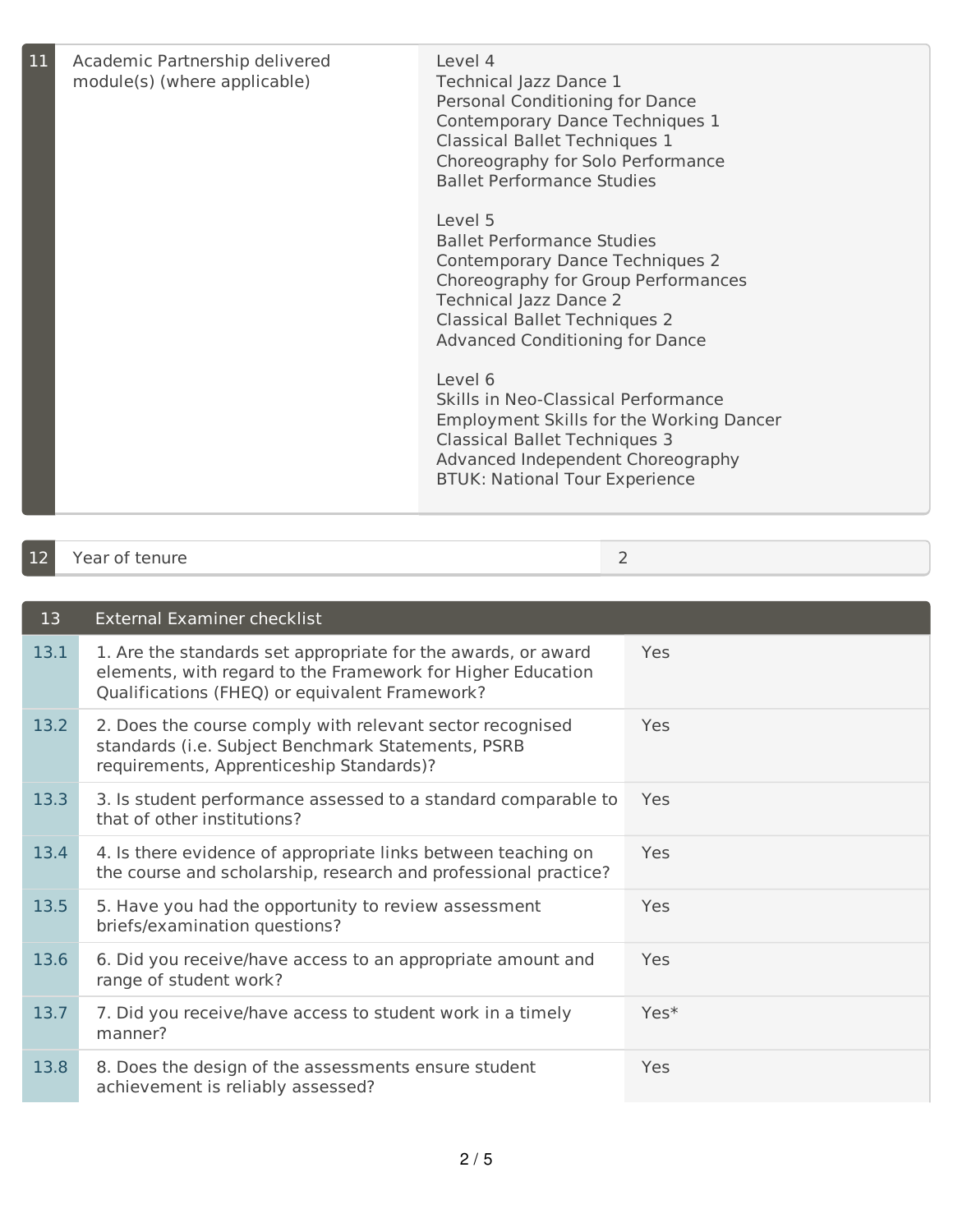| 13.9  | 9. Is the design of the assessments appropriate to the learning<br>outcomes?                                                                                                                                                                            | Yes |
|-------|---------------------------------------------------------------------------------------------------------------------------------------------------------------------------------------------------------------------------------------------------------|-----|
| 13.10 | 10. Are there clear assessment criteria and marking schemes?                                                                                                                                                                                            | Yes |
| 13.11 | 11. Is the standard of marking appropriate?                                                                                                                                                                                                             | Yes |
| 13.12 | 12. Is there sufficient evidence of double-marking/moderation?                                                                                                                                                                                          | Yes |
| 13.13 | 13. Is there evidence of useful feedback to students on their<br>assessments?                                                                                                                                                                           | Yes |
| 13.14 | 14. Did you receive the Assessment Board dates in a timely<br>manner?                                                                                                                                                                                   | Yes |
| 13.15 | 15. Did you engage in Assessment Boards (e.g. in person, via<br>Skype or written report)? If you answer No, please go to<br>question 18.                                                                                                                | Yes |
| 13.16 | 16. Were Assessment Boards conducted according to UWL<br>Academic Regulations and procedures?                                                                                                                                                           | Yes |
| 13.17 | 17. Were you satisfied that the Assessment Board was<br>conducted in a way which enabled you and the Board to carry<br>out your duties effectively?                                                                                                     | Yes |
| 13.18 | 18. Did you receive your Annual Agreement, listing your<br>responsibilities for the academic year?                                                                                                                                                      | Yes |
| 13.19 | 19. Has the provision of supporting University and course<br>information throughout the year been sufficient and timely?                                                                                                                                | Yes |
| 13.20 | 20. Are you satisfied that your views and recommendations as<br>an External Examiner have been considered and responded to?<br>If this is your first year of tenure and not applicable, please<br>leave this question blank.                            | Yes |
| 13.21 | 21. Is it clear how the course team has taken account of student<br>feedback in enhancing the course and student experience?                                                                                                                            | Yes |
| 13.22 | 22. Have you engaged in any External Examiner<br>induction/training delivered by UWL, your home institution or<br>other organisation e.g. Advance HE? If this is not your first year<br>of tenure and not applicable, please leave this question blank. | Yes |
| 13.23 | 23. Were you well supported throughout the year in your role as<br><b>External Examiner?</b>                                                                                                                                                            | Yes |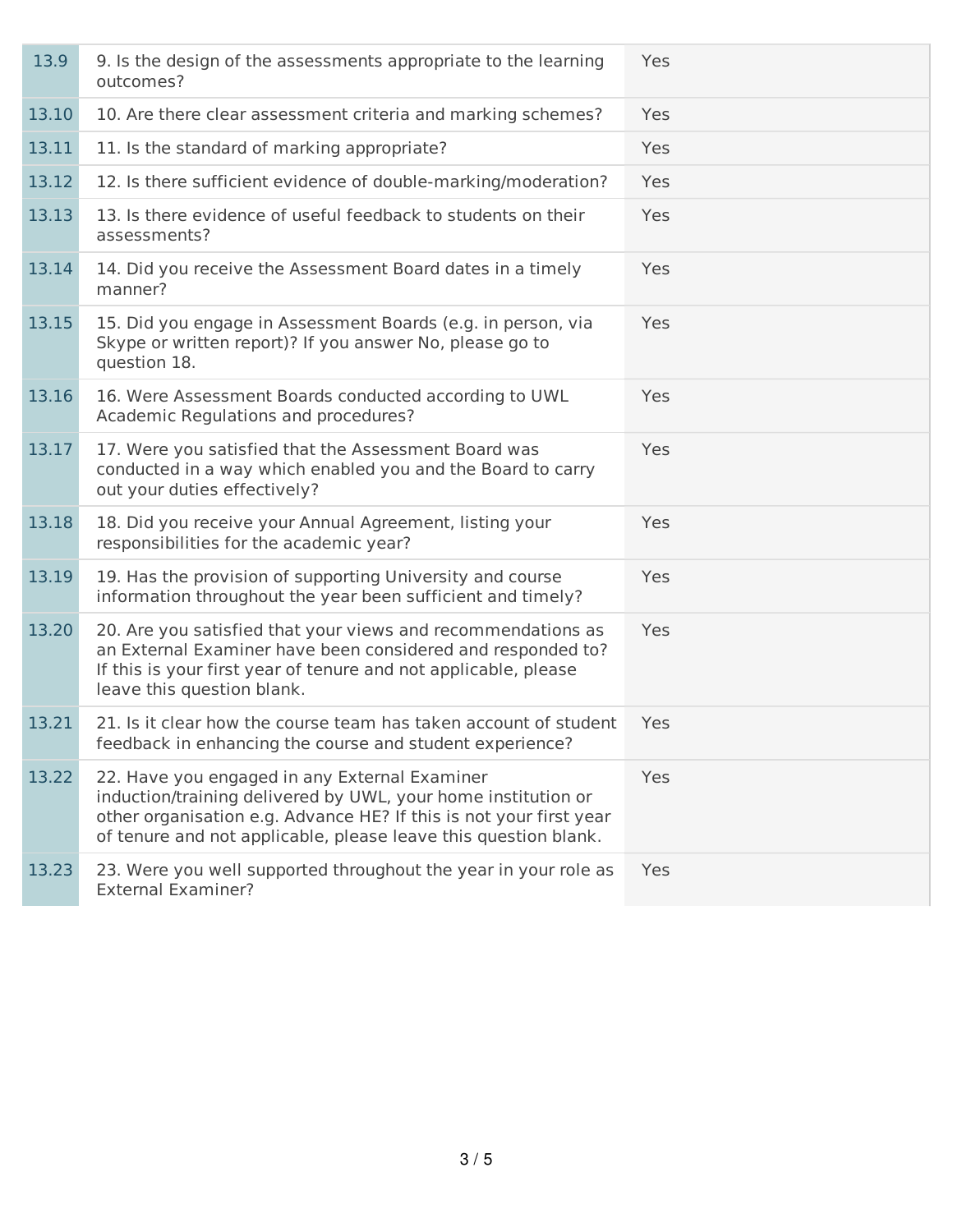| 13.a | Comments (Use this section to expand on any Y* or No answers<br>given above which are not addressed in Section 3).                                                                                                                                                                                                                                                                                                                                                                                                                                                                                                                   | Re: 7 In some modules access to<br>the second marked samples of<br>student work was delayed and<br>thus the turnaround period for<br>external examiner review and<br>feedback was very tight.<br>However, this is completely<br>understandable as we are<br>operating in unprecedented times<br>due to Covid-19. The programme<br>team is to be commended for<br>ensuring that due process was<br>undertaken in highly challenging<br>circumstances. |                                                                                                                                                                                                                                                                                                                                                  |  |
|------|--------------------------------------------------------------------------------------------------------------------------------------------------------------------------------------------------------------------------------------------------------------------------------------------------------------------------------------------------------------------------------------------------------------------------------------------------------------------------------------------------------------------------------------------------------------------------------------------------------------------------------------|------------------------------------------------------------------------------------------------------------------------------------------------------------------------------------------------------------------------------------------------------------------------------------------------------------------------------------------------------------------------------------------------------------------------------------------------------|--------------------------------------------------------------------------------------------------------------------------------------------------------------------------------------------------------------------------------------------------------------------------------------------------------------------------------------------------|--|
|      |                                                                                                                                                                                                                                                                                                                                                                                                                                                                                                                                                                                                                                      |                                                                                                                                                                                                                                                                                                                                                                                                                                                      |                                                                                                                                                                                                                                                                                                                                                  |  |
| 14   | Please comment on the appropriateness of the level of the<br>assessed modules and award(s) in meeting the academic<br>standards as they are described in the Framework for Higher<br>Education Qualifications (FHEQ) and/or equivalent Framework,<br>Subject Benchmark Statement, Apprenticeship standard or PSRB<br>requirement.                                                                                                                                                                                                                                                                                                    |                                                                                                                                                                                                                                                                                                                                                                                                                                                      | The level of the assessed modules<br>and award are appropriately aligned<br>to the relevant FHEQ levels and<br>reflect the subject benchmark<br>statement (revised Dec 2019).                                                                                                                                                                    |  |
|      |                                                                                                                                                                                                                                                                                                                                                                                                                                                                                                                                                                                                                                      |                                                                                                                                                                                                                                                                                                                                                                                                                                                      |                                                                                                                                                                                                                                                                                                                                                  |  |
| 15   | Please comment on the standard of student performance and<br>achievement in comparison to students on similar courses in<br>other institutions. If you examine for a course/module also<br>delivered at an academic partner and/or more than one delivery<br>site or mode, please comment on the comparability of<br>standards and performance across the cohorts (e.g. how well<br>are students able to meet the national threshold standards in<br>comparison with students that you teach or examine in other<br>UK contexts? How well are students able to meet the stretch<br>and challenge in the assessment and curriculum?). |                                                                                                                                                                                                                                                                                                                                                                                                                                                      | The standards of student<br>performance and achievement are<br>comparable with other specialist<br>ballet performance courses in UK<br>universities and conservatoires.                                                                                                                                                                          |  |
|      |                                                                                                                                                                                                                                                                                                                                                                                                                                                                                                                                                                                                                                      |                                                                                                                                                                                                                                                                                                                                                                                                                                                      |                                                                                                                                                                                                                                                                                                                                                  |  |
| 16   | Please comment on the rigour and stretch<br>of the curriculum and assessment<br>methods, and the alignment to<br>course/module learning outcomes.                                                                                                                                                                                                                                                                                                                                                                                                                                                                                    |                                                                                                                                                                                                                                                                                                                                                                                                                                                      | The programme design is coherently structured with the<br>learning, teaching and assessment strategies appropriately<br>aligned to module learning outcomes as well as the overall<br>course learning outcomes. The design and delivery<br>strategies facilitate opportunities for research and<br>scholarship to provide stretch and challenge. |  |
|      |                                                                                                                                                                                                                                                                                                                                                                                                                                                                                                                                                                                                                                      |                                                                                                                                                                                                                                                                                                                                                                                                                                                      |                                                                                                                                                                                                                                                                                                                                                  |  |
| 17   | Please comment on the design, structure<br>and variety of assessments (e.g. how<br>would you characterise the strengths and<br>weakness of the type of work produced<br>by students on the course? How<br>'authentic' are assessment methods?).<br>For Degree Apprenticeships, please<br>comment on whether the assessment<br>considers the work-based learning nature<br>of the apprenticeship.                                                                                                                                                                                                                                     | There is a good variety of assessment modes. The<br>assessment mode selection and specific assessment<br>design in individual module components appropriately<br>assess student achievement of the specified learning<br>outcomes at the level of study. The assessment methods<br>authentically relate to knowledge, skills, understanding and<br>graduate attributes that are desirable in the professional<br>dance ecology.                      |                                                                                                                                                                                                                                                                                                                                                  |  |